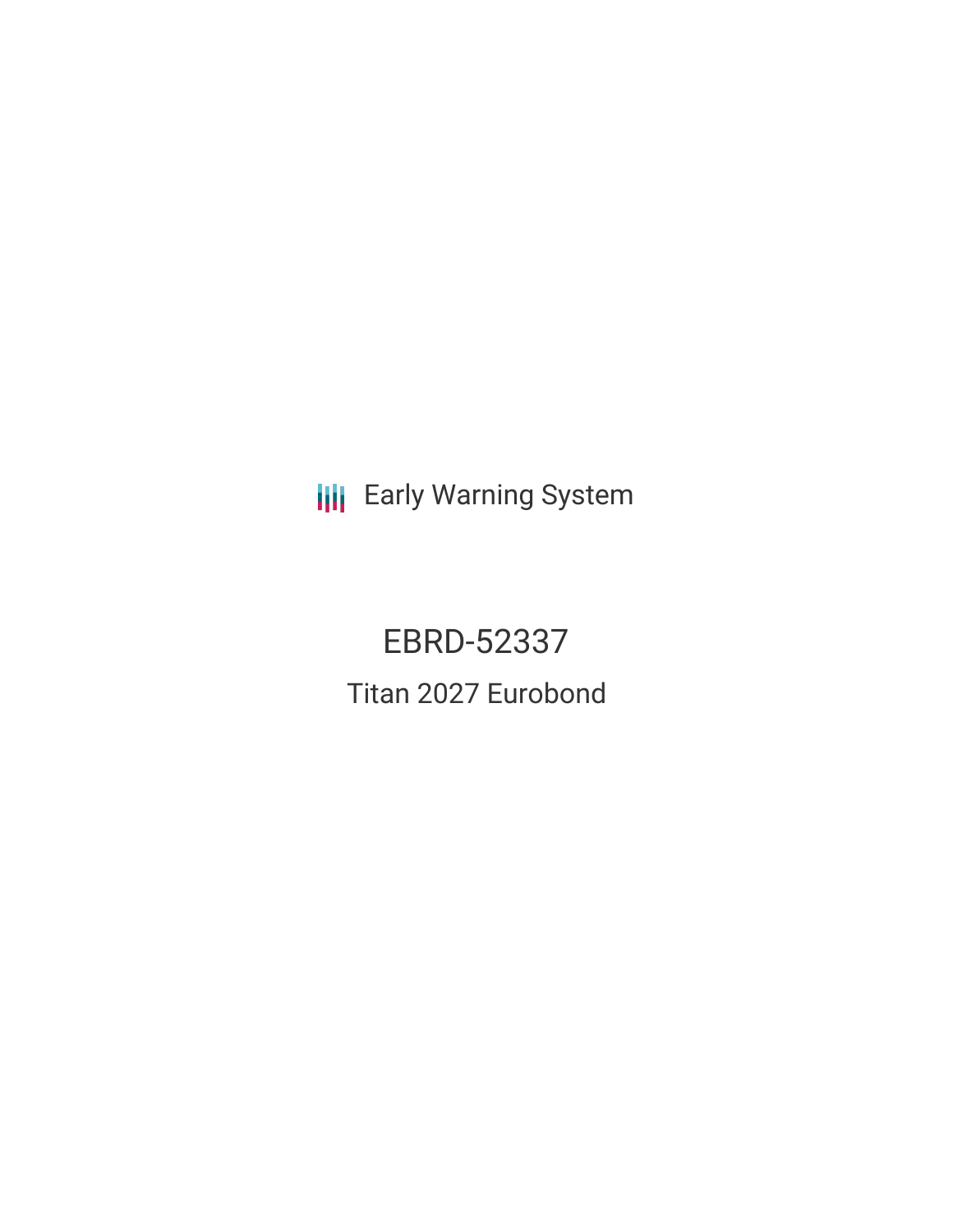

## **Quick Facts**

| <b>Countries</b>               | Greece                                                  |  |  |  |  |
|--------------------------------|---------------------------------------------------------|--|--|--|--|
| <b>Financial Institutions</b>  | European Bank for Reconstruction and Development (EBRD) |  |  |  |  |
| <b>Status</b>                  | Approved                                                |  |  |  |  |
| <b>Bank Risk Rating</b>        | B                                                       |  |  |  |  |
| <b>Voting Date</b>             | 2020-07-07                                              |  |  |  |  |
| <b>Borrower</b>                | TITAN CEMENT COMPANY SA                                 |  |  |  |  |
| <b>Sectors</b>                 | Industry and Trade                                      |  |  |  |  |
| <b>Investment Type(s)</b>      | Loan                                                    |  |  |  |  |
| <b>Investment Amount (USD)</b> | $$16.91$ million                                        |  |  |  |  |
| <b>Loan Amount (USD)</b>       | $$16.91$ million                                        |  |  |  |  |
| <b>Project Cost (USD)</b>      | $$16.91$ million                                        |  |  |  |  |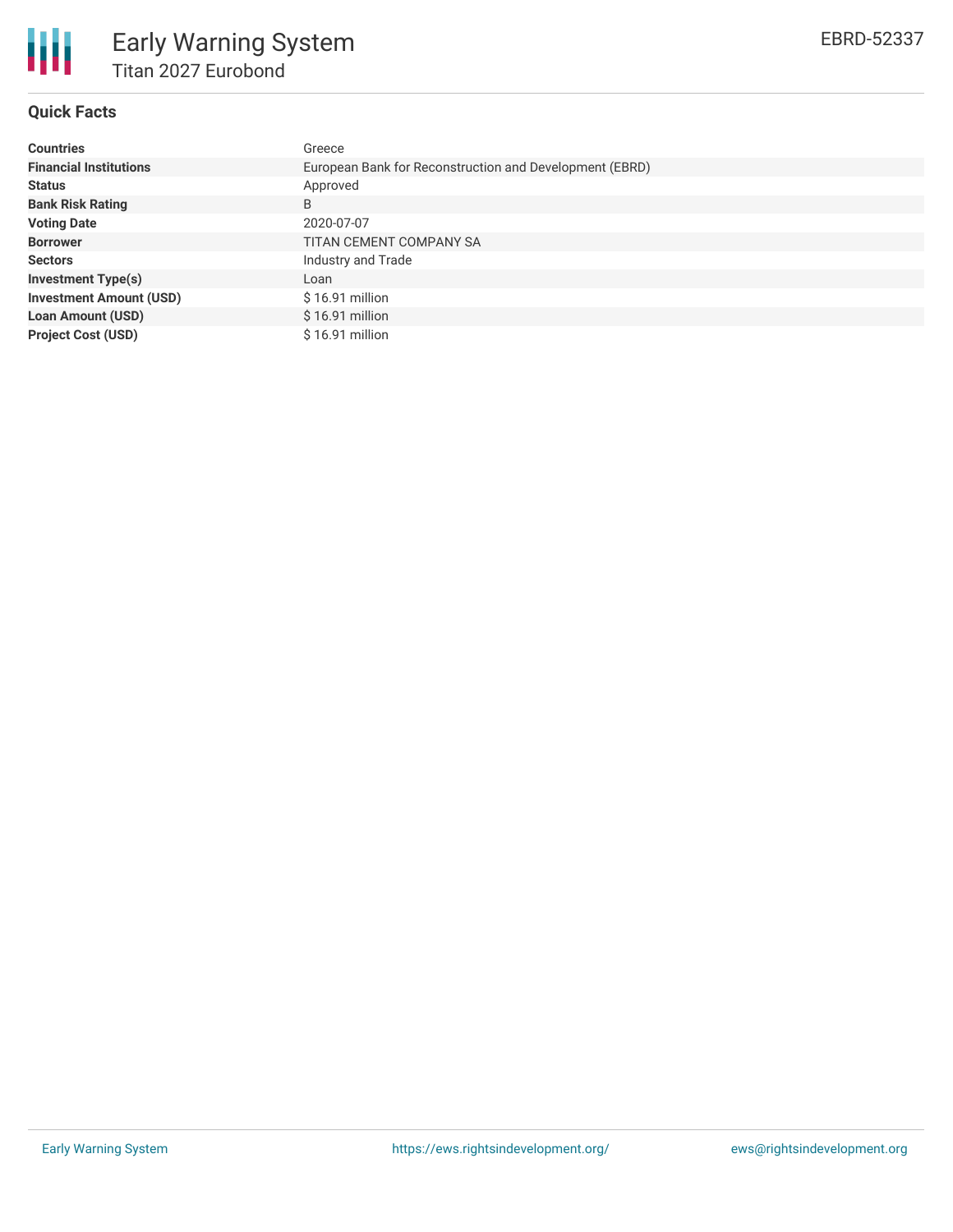

## **Project Description**

The EBRD has subscribed the amount of EUR 15 million to the 7-year, EUR 250 million senior unsecured Eurobond issued by Titan Global Finance Plc, the finance arm of Titan Group. The Bank's proceeds will be used for the partial refinancing of the Titan Eurobond maturing in June 2021.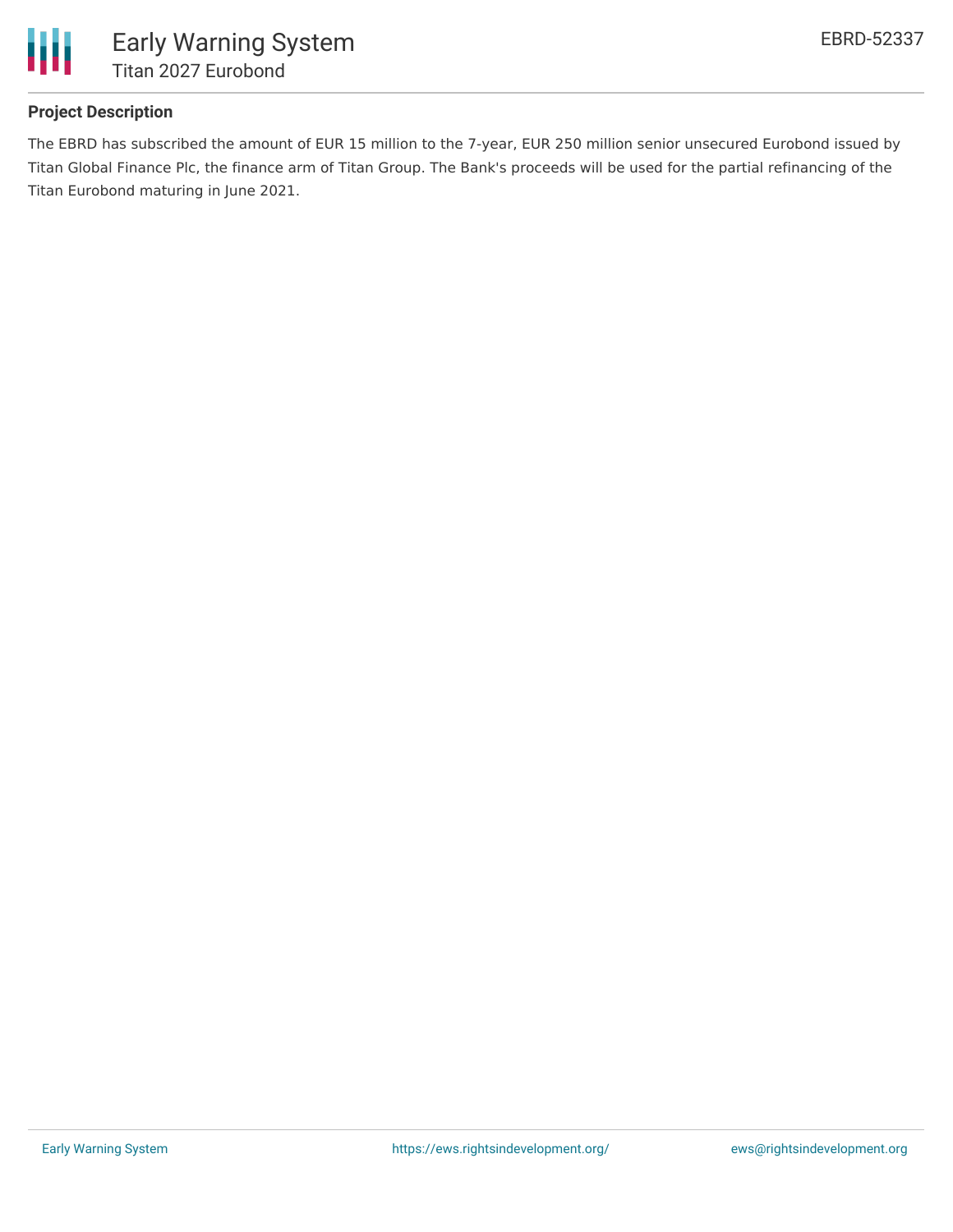

### **Investment Description**

European Bank for Reconstruction and Development (EBRD)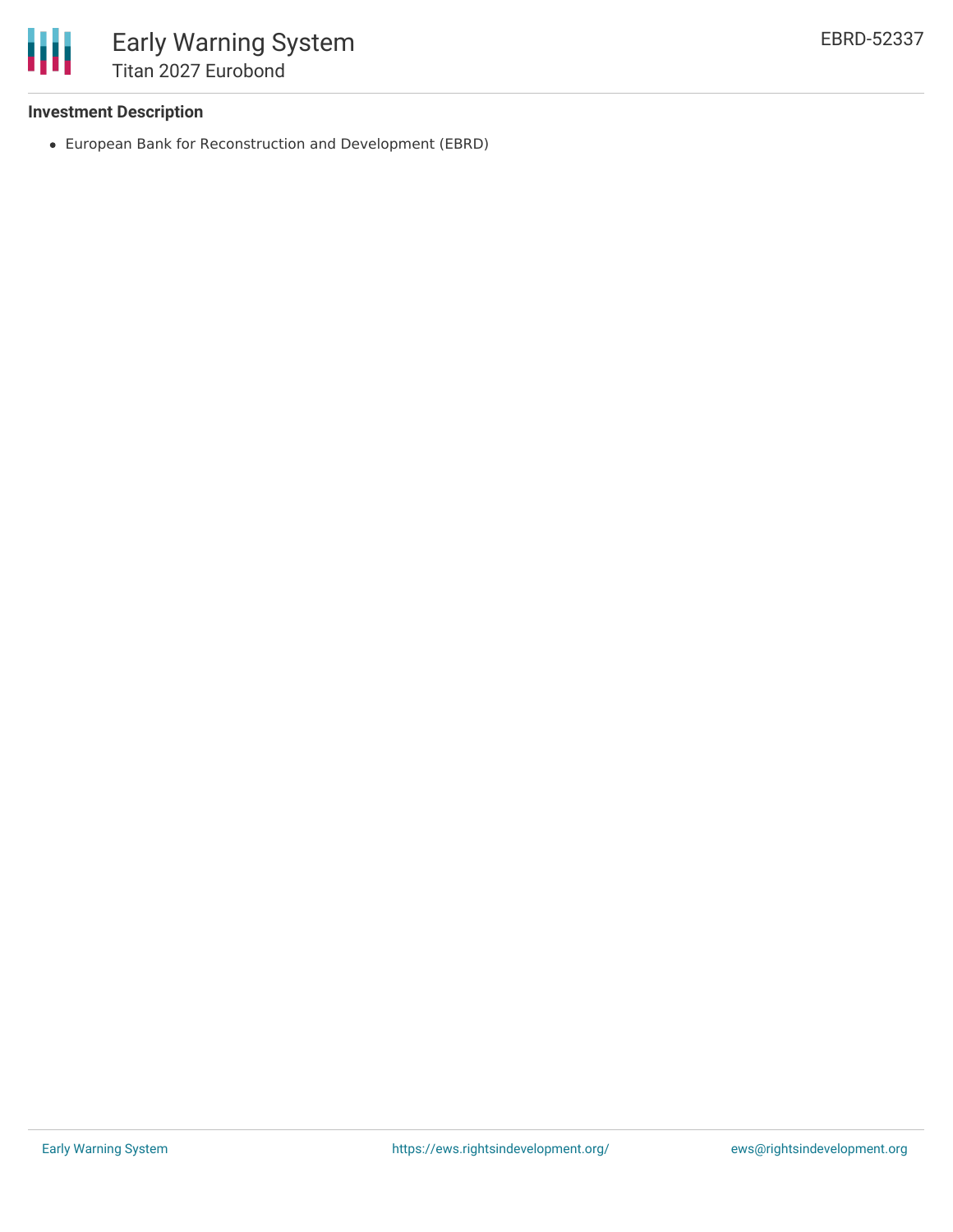

## **Private Actors Description**

Titan is a vertically integrated cement and building materials producer founded in 1902 in Athens, Greece. Titan has operations in 14 countries, production facilities in 10 countries and employs over 5,300 people worldwide.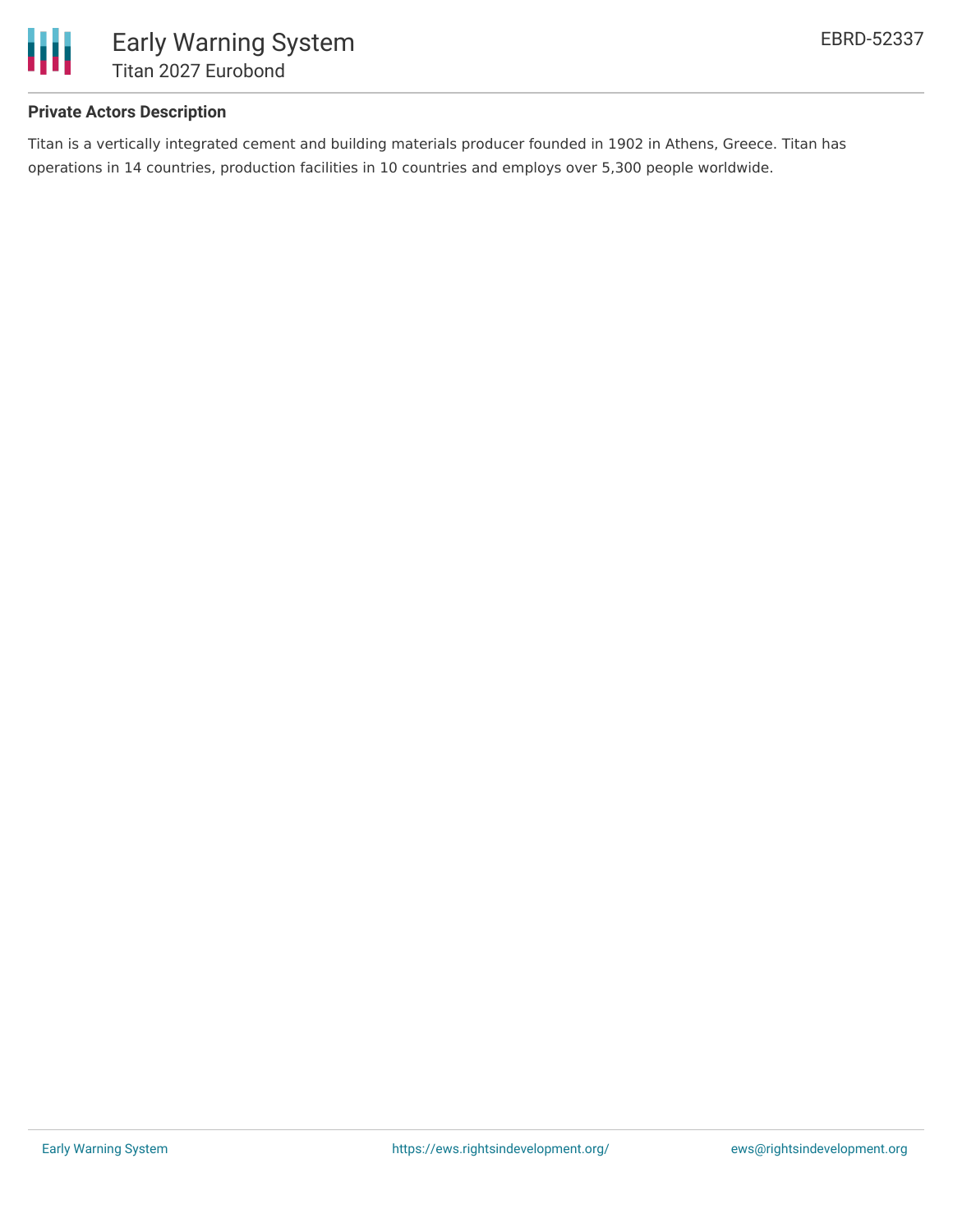

# Early Warning System Titan 2027 Eurobond

| <b>Private Actor 1</b> | <b>Private Actor</b><br>Role | <b>Private Actor</b><br><b>Sector</b> | <b>Relation</b> | <b>Private Actor 2</b>  | <b>Private Actor</b><br>2 Role | <b>Private Actor</b><br>2 Sector |
|------------------------|------------------------------|---------------------------------------|-----------------|-------------------------|--------------------------------|----------------------------------|
|                        |                              |                                       | $\sim$          | TITAN CEMENT COMPANY SA | Client                         | $\sim$                           |